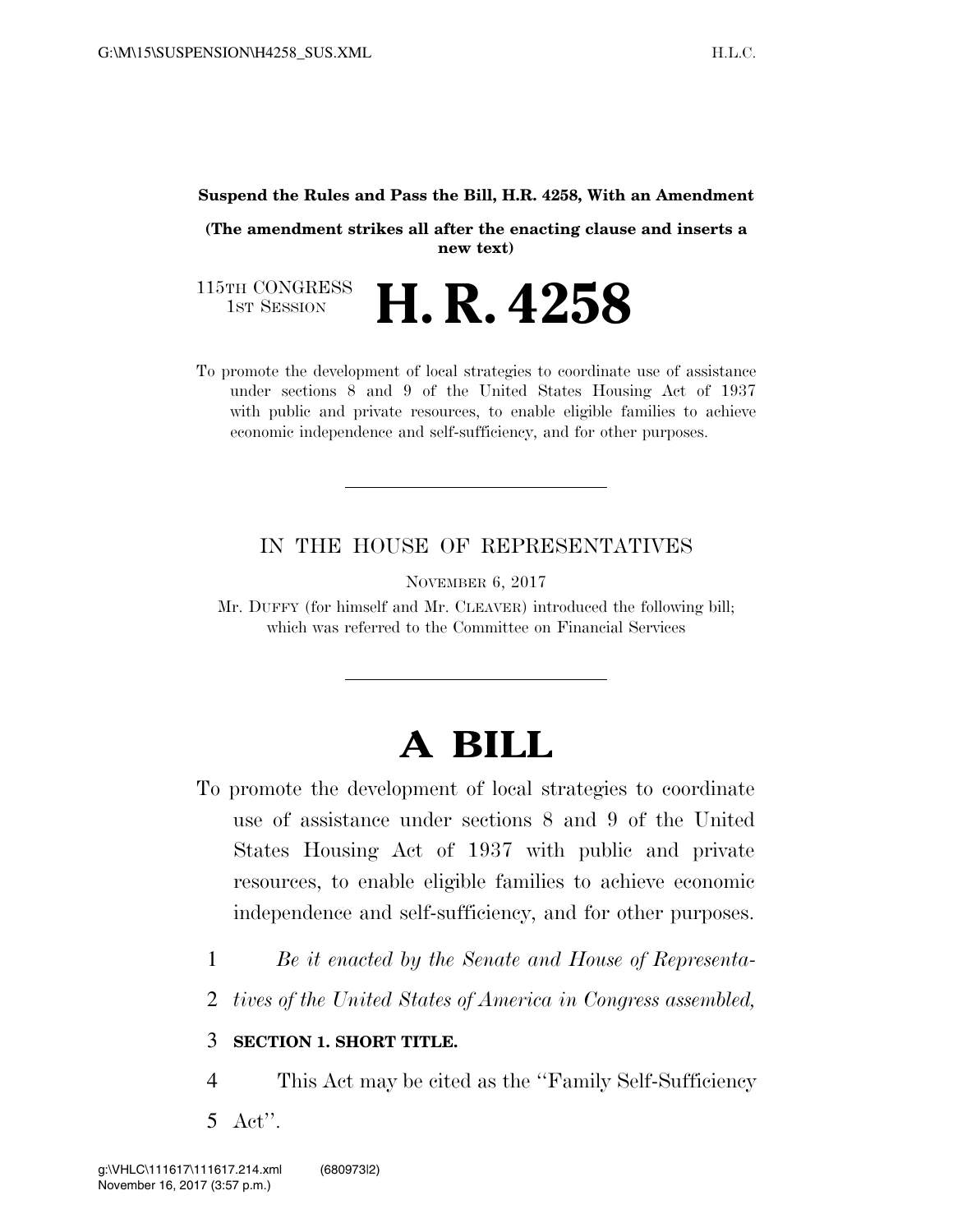| $\mathbf{1}$   | SEC. 2. FAMILY SELF-SUFFICIENCY PROGRAM.              |
|----------------|-------------------------------------------------------|
| $\overline{2}$ | (a) IN GENERAL.—Section 23 of the United States       |
| 3              | Housing Act of 1937 (42 U.S.C. 1437u) is amended—     |
| $\overline{4}$ | $(1)$ in subsection $(a)$ —                           |
| 5              | (A) by striking "public housing and"; and             |
| 6              | (B) by striking "the certificate and vouch-           |
| 7              | er programs under section $8$ " and inserting         |
| 8              | "sections $8$ and $9"$ ;                              |
| 9              | $(2)$ by amending subsection (b) to read as fol-      |
| 10             | lows:                                                 |
| 11             | "(b) CONTINUATION OF PRIOR REQUIRED PRO-              |
| 12             | GRAMS.-                                               |
| 13             | "(1) IN GENERAL.—Each public housing agen-            |
| 14             | cy that was required to administer a local Family     |
| 15             | Self-Sufficiency program on the date of enactment of  |
| 16             | the Family Self-Sufficiency Act, shall operate such   |
| 17             | local program for, at a minimum, the number of        |
| 18             | families the agency was required to serve on the date |
| 19             | of enactment of such Act, subject only to the avail-  |
| 20             | ability under appropriations Acts of sufficient       |
| 21             | amounts for housing assistance and the require-       |
| 22             | ments of paragraph $(2)$ .                            |
| 23             | "(2) REDUCTION.—The number of families for            |
| 24             | which a public housing agency is required to operate  |
| 25             | such local program under paragraph (1) shall be de-   |
| 26             | creased by one for each family from any supported     |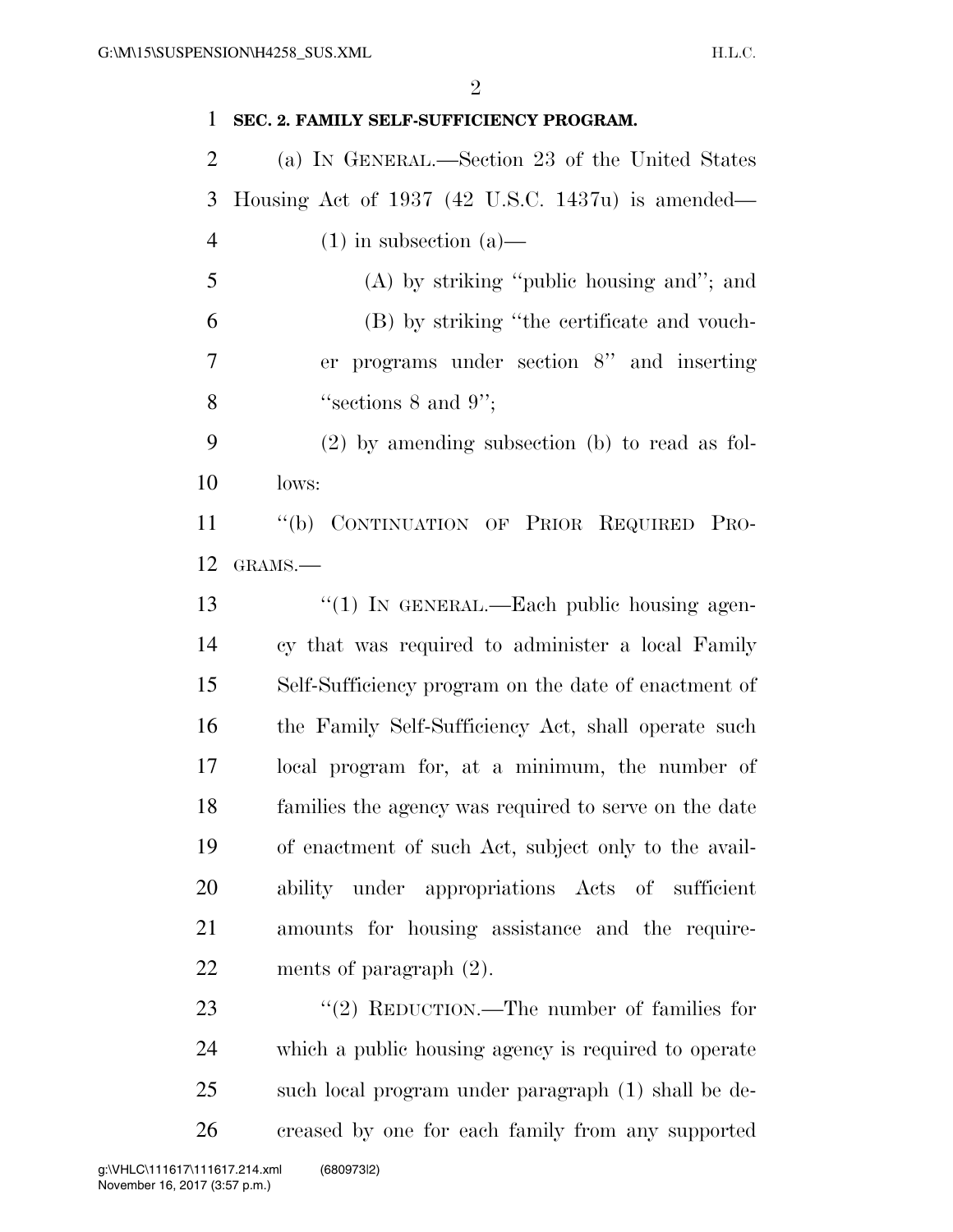| $\mathbf{1}$   | rental housing program administered by such agency           |
|----------------|--------------------------------------------------------------|
| $\overline{2}$ | that, after October 21, 1998, fulfills its obligations       |
| 3              | under the contract of participation.                         |
| $\overline{4}$ | "(3) EXCEPTION.—The Secretary shall not re-                  |
| 5              | quire a public housing agency to carry out a manda-          |
| 6              | tory program for a period of time upon the request           |
| 7              | of the public housing agency and upon a determina-           |
| 8              | tion by the Secretary that implementation is not fea-        |
| 9              | sible because of local circumstances, which may in-          |
| 10             | clude—                                                       |
| 11             | $\lq\lq$ ack of supportive services accessible               |
| 12             | to eligible families, which shall include insuffi-           |
| 13             | cient availability of resources for programs                 |
| 14             | under title I of the Workforce Investment Act                |
| 15             | of 1998 (29 U.S.C. 2801 et seq.);                            |
| 16             | $\lq\lq$ (B) lack of funding for reasonable admin-           |
| 17             | istrative costs;                                             |
| 18             | "(C) lack of cooperation by other units of                   |
| 19             | State or local government; or                                |
| 20             | $\lq\lq$ (D) any other circumstances that the Sec-           |
| 21             | retary may consider appropriate.";                           |
| 22             | $(3)$ by striking subsection $(i)$ ;                         |
| 23             | $(4)$ by redesignating subsections $(e)$ , $(d)$ , $(e)$ ,   |
| 24             | $(f)$ , (g), and (h) as subsections (d), (e), (f), (g), (h), |
| 25             | and (i) respectively;                                        |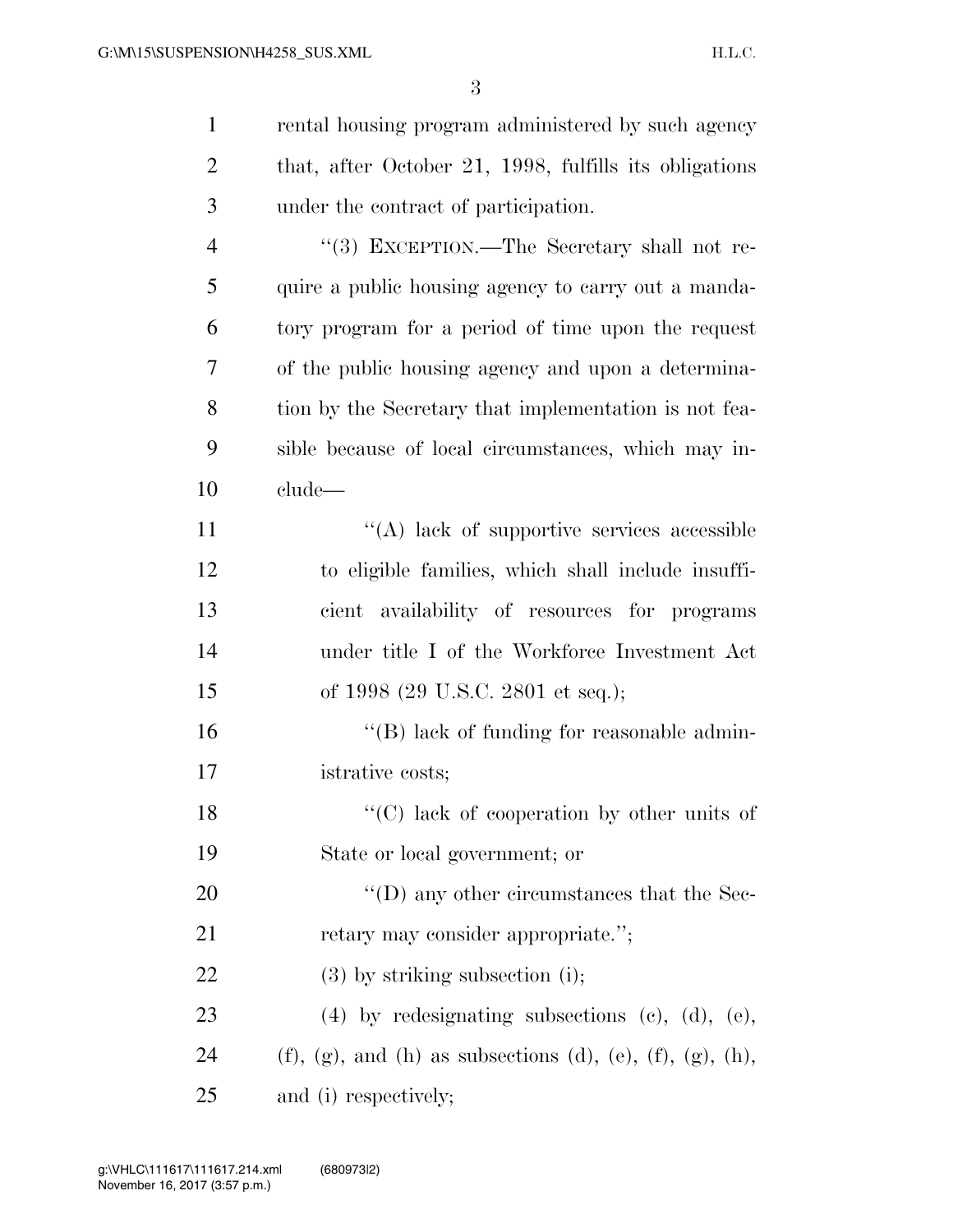| $\mathbf{1}$   | $(5)$ by inserting after subsection (b), as amend-     |
|----------------|--------------------------------------------------------|
| $\overline{2}$ | ed, the following:                                     |
| 3              | $``$ (c) ELIGIBILITY.—                                 |
| $\overline{4}$ | " $(1)$ ELIGIBLE FAMILIES.—A family is eligible        |
| 5              | to participate in a local Family Self-Sufficiency pro- |
| 6              | gram under this section if—                            |
| 7              | "(A) at least 1 household member seeks to              |
| 8              | become and remain employed in suitable em-             |
| 9              | ployment or to increase earnings; and                  |
| 10             | $\lq\lq$ the household member receives direct          |
| 11             | assistance under section 8 or resides in a unit        |
| 12             | assisted under section 8 or 9.                         |
| 13             | "(2) ELIGIBLE ENTITIES.—The following enti-            |
| 14             | ties are eligible to administer a local Family Self-   |
| 15             | Sufficiency program under this section:                |
| 16             | $\lq\lq$ A public housing agency admin-                |
| 17             | istering housing assistance to or on behalf of an      |
| 18             | eligible family under section 8 or 9.                  |
| 19             | $\lq\lq (B)$ The owner or sponsor of a multi-          |
| 20             | family property receiving project-based rental         |
| 21             | assistance under section 8, in accordance with         |
| 22             | the requirements under subsection $(l)$ .";            |
| 23             | $(6)$ in subsection $(d)$ , as so redesignated—        |
| 24             | $(A)$ in paragraph $(1)$ —                             |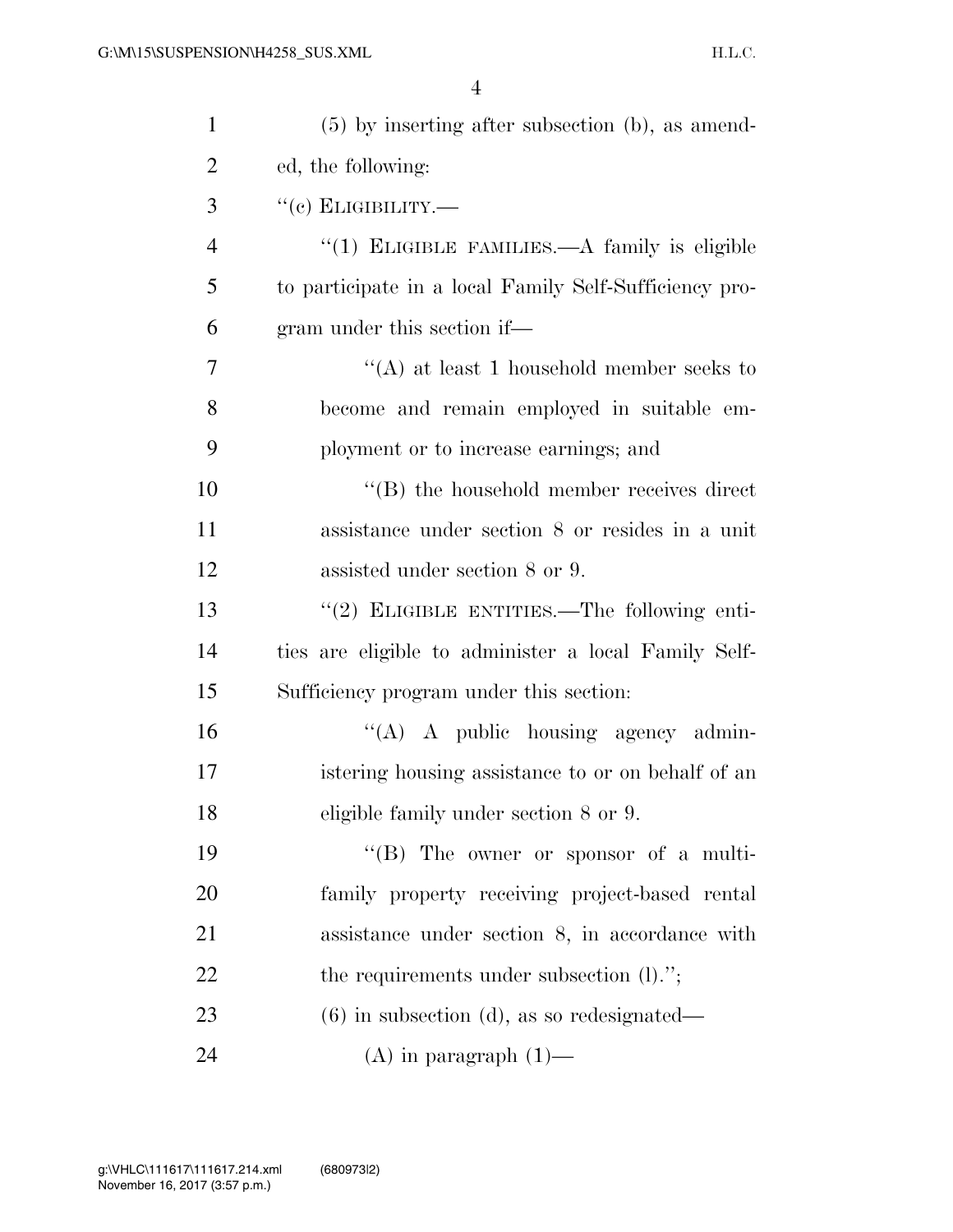(i) by striking ''public housing agen-2 cy'' the first time it appears and inserting ''eligible entity'';

 (ii) in the first sentence, by striking ''each leaseholder receiving assistance under the certificate and voucher programs of the public housing agency under section 8 or residing in public housing adminis- tered by the agency'' and inserting ''a household member of an eligible family''; and

12 (iii) by striking the third sentence and inserting the following: ''Housing assist- ance may not be terminated as a con- sequence of either successful completion of the contract of participation or failure to complete such contract. A contract of par- ticipation shall remain in effect until the participating family exits the Family Self- Sufficiency program upon successful grad- uation or expiration of the contract of par-22 ticipation, or for other good cause."; 23 (B) in paragraph  $(2)$ —

 (i) in the matter preceding subpara-graph  $(A)$ —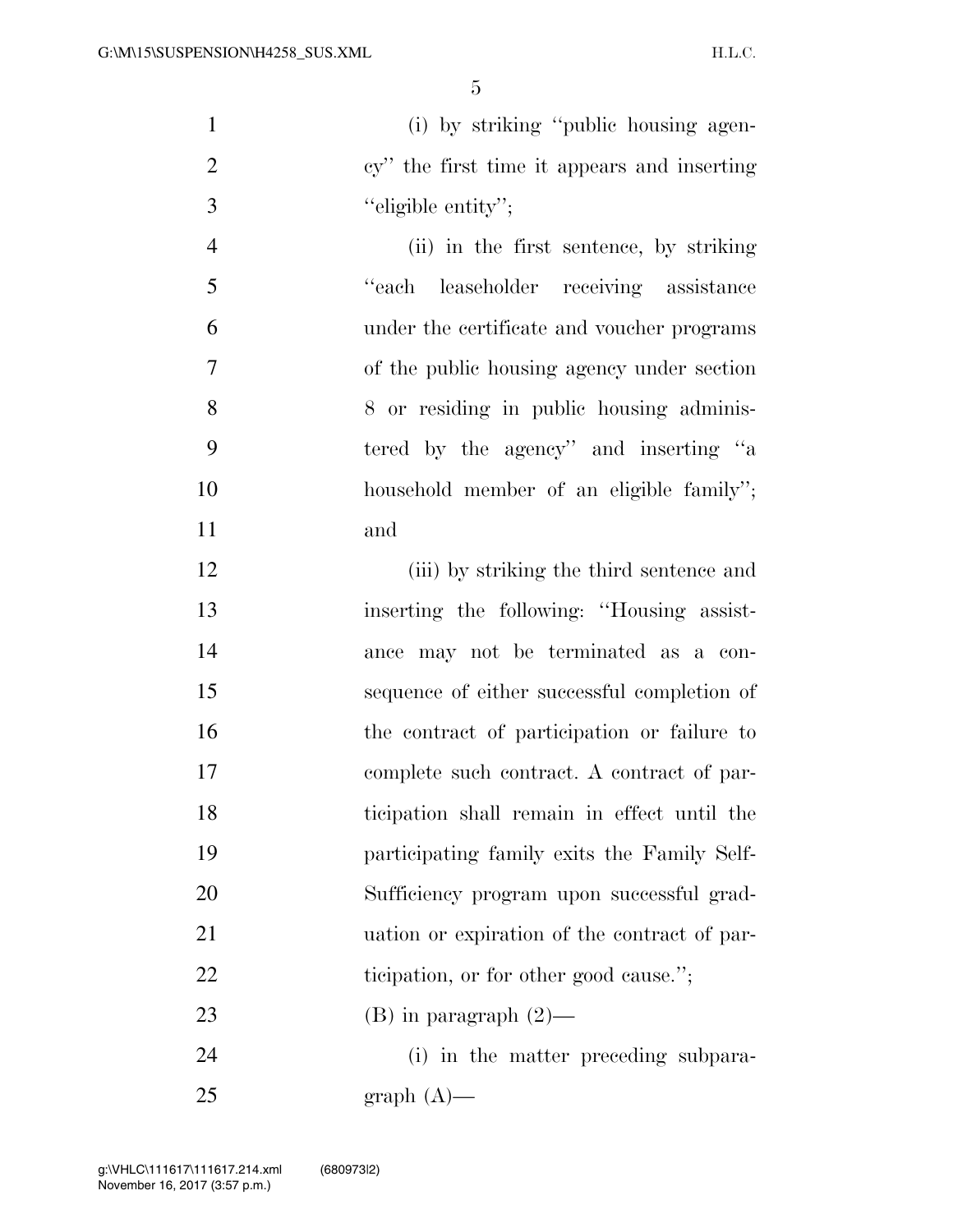| $\mathbf{1}$   | $(I)$ in the first sentence—              |
|----------------|-------------------------------------------|
| $\mathbf{2}$   | (aa) by striking "A local                 |
| 3              | program under this section" and           |
| $\overline{4}$ | inserting "An eligible entity";           |
| 5              | (bb) by striking "provide"                |
| 6              | and inserting "coordinate"; and           |
| 7              | (ce) by striking "to" and in-             |
| 8              | serting "for"; and                        |
| 9              | (II) in the second sentence—              |
| 10             | (aa) by striking "provided"               |
| 11             | during" and inserting "coordi-            |
| 12             | nated for";                               |
| 13             | (bb) by striking "under sec-              |
| 14             | tion 8 or residing in public hous-        |
| 15             | ing" and inserting "pursuant to           |
| 16             | section 8 or 9 and for the dura-          |
| 17             | tion of the contract of participa-        |
| 18             | tion"; and                                |
| 19             | (cc) by inserting ", but are              |
| 20             | not limited to" after "may in-            |
| 21             | $chude$ <sup>"</sup> ;                    |
| 22             | (ii) in subparagraph $(D)$ , by inserting |
| 23             | "or attainment of a high school equiva-   |
| 24             | lency certificate" after "high school";   |
| 25             | (iii) by striking subparagraph $(G)$ ;    |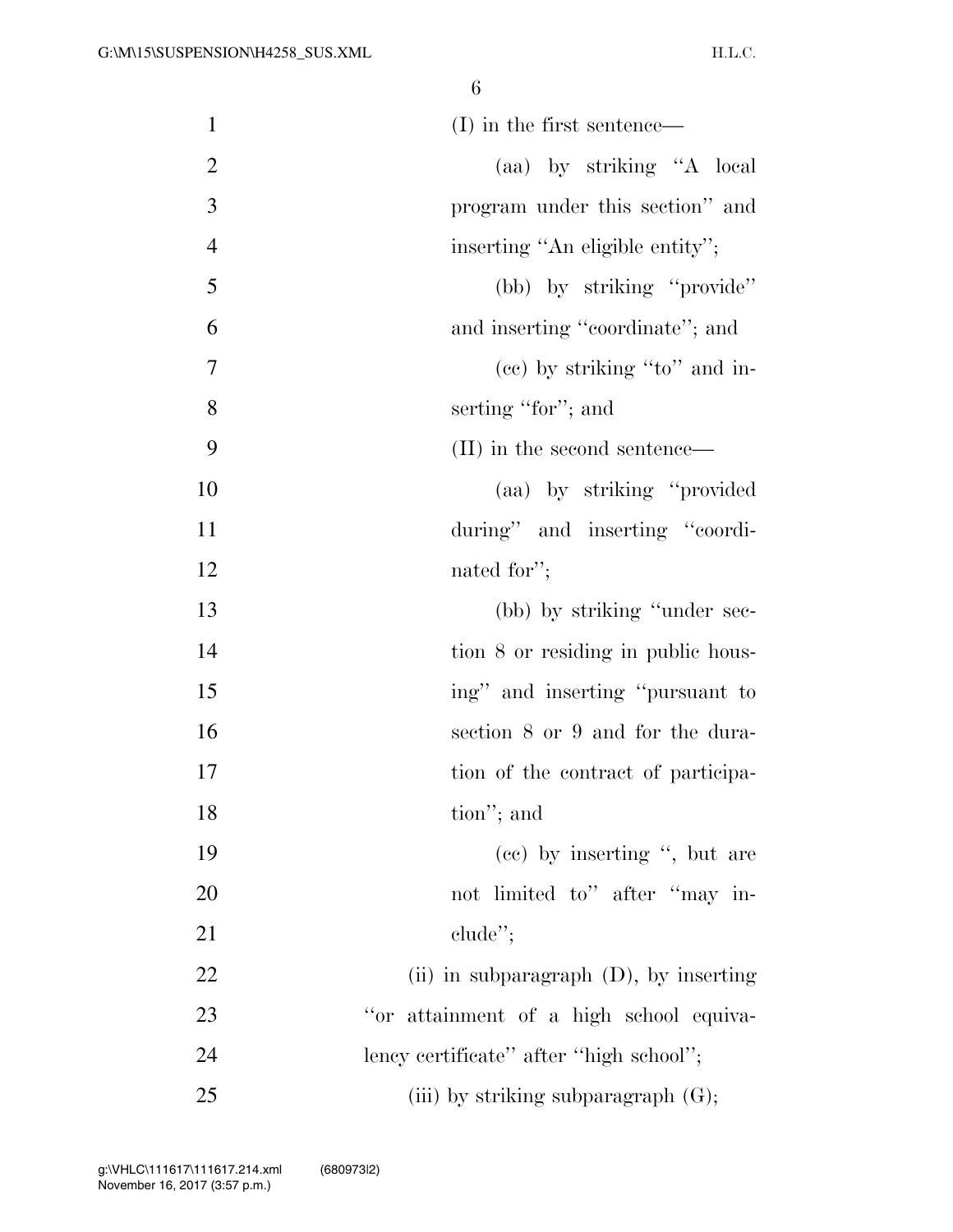| $\mathbf{1}$   | (iv) by redesignating subparagraphs                |
|----------------|----------------------------------------------------|
| $\overline{2}$ | $(E)$ , $(F)$ , and $(J)$ as subparagraphs $(F)$ , |
| 3              | $(G)$ , and $(K)$ respectively;                    |
| $\overline{4}$ | (v) by inserting after subparagraph                |
| 5              | (D) the following:                                 |
| 6              | $\lq\lq(E)$ education in pursuit of a post-sec-    |
| 7              | ondary degree or certification;";                  |
| 8              | $(vi)$ in subparagraph $(H)$ , by inserting        |
| 9              | "financial literacy, such as training in fi-       |
| 10             | nancial management, financial coaching,            |
| 11             | and asset building, and" after "training"          |
| 12             | $in$ ";                                            |
| 13             | (vii) in subparagraph (I), by striking             |
| 14             | "and" at the end; and                              |
| 15             | (viii) by inserting after subparagraph             |
| 16             | (I) the following:                                 |
| 17             | $\lq\lq(J)$ homeownership education and assist-    |
| 18             | ance; and";                                        |
| 19             | $(C)$ in paragraph $(3)$ —                         |
| 20             | (i) in the first sentence, by inserting            |
| 21             | "the first recertification of income after"        |
| 22             | after "not later than 5 years after"; and          |
| 23             | (ii) in the second sentence—                       |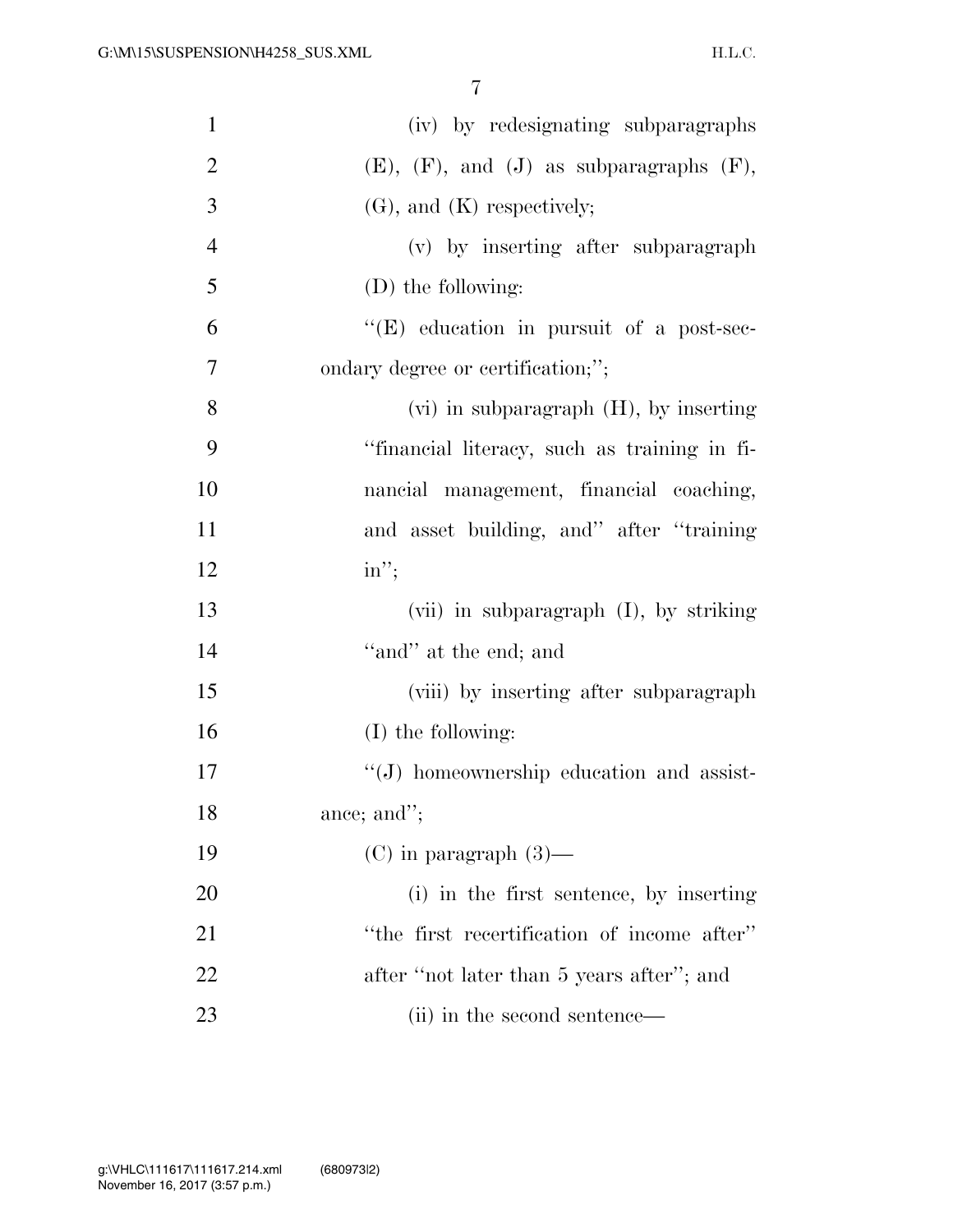| $\mathbf{1}$   | (I) by striking "public housing                         |
|----------------|---------------------------------------------------------|
| $\overline{2}$ | agency" and inserting "eligible enti-                   |
| 3              | $ty$ "; and                                             |
| $\overline{4}$ | $(II)$ by striking "of the agency";                     |
| 5              | (D) by amending paragraph (4) to read as                |
| 6              | follows:                                                |
| 7              | "(4) EMPLOYMENT.—The contract of participa-             |
| 8              | tion shall require 1 household member of the partici-   |
| 9              | pating family to seek and maintain suitable employ-     |
| 10             | ment."; and                                             |
| 11             | (E) by adding at the end the following:                 |
| 12             | "(5) NONPARTICIPATION.—Assistance under                 |
| 13             | section 8 or 9 for a family that elects not to partici- |
| 14             | pate in a Family Self-Sufficiency program shall not     |
| 15             | be delayed by reason of such election.";                |
| 16             | $(7)$ in subsection (e), as so redesignated—            |
| 17             | $(A)$ in paragraph $(1)$ , by striking "whose           |
| 18             | monthly adjusted income does not exceed 50              |
| 19             | percent" and all that follows through the period        |
| 20             | at the end of the third sentence and inserting          |
| 21             | "shall be calculated under the rental provisions"       |
| 22             | of section 3 or section $8(0)$ , as applicable.";       |
| 23             | $(B)$ in paragraph $(2)$ —                              |
| 24             | (i) by striking the first sentence and                  |
| 25             | inserting the following: "For each partici-             |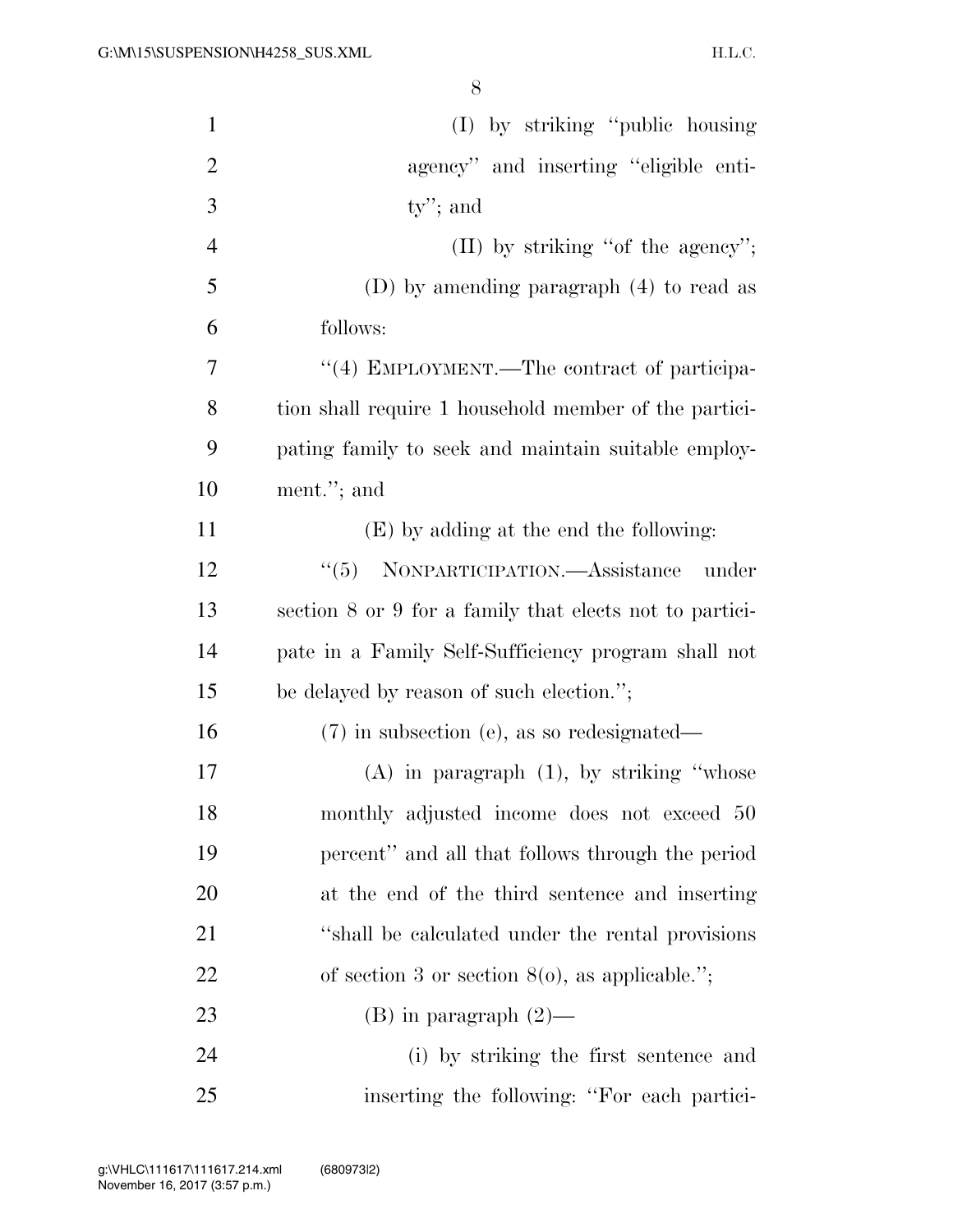pating family, an amount equal to any in- crease in the amount of rent paid by the family in accordance with the provisions of section 3 or 8(o), as applicable, that is at- tributable to increases in earned income by the participating family, shall be placed in an interest-bearing escrow account estab- lished by the eligible entity on behalf of the participating family. Notwithstanding any other provision of law, an eligible entity may use funds it controls under section 8 or 9 for purposes of making the escrow de- posit for participating families assisted 14 under, or residing in units assisted under, section 8 or 9, respectively, provided such funds are offset by the increase in the amount of rent paid by the participating 18 family."; (ii) by striking the second sentence 20 and inserting the following: "All Family Self-Sufficiency programs administered under this section shall include an escrow account.'';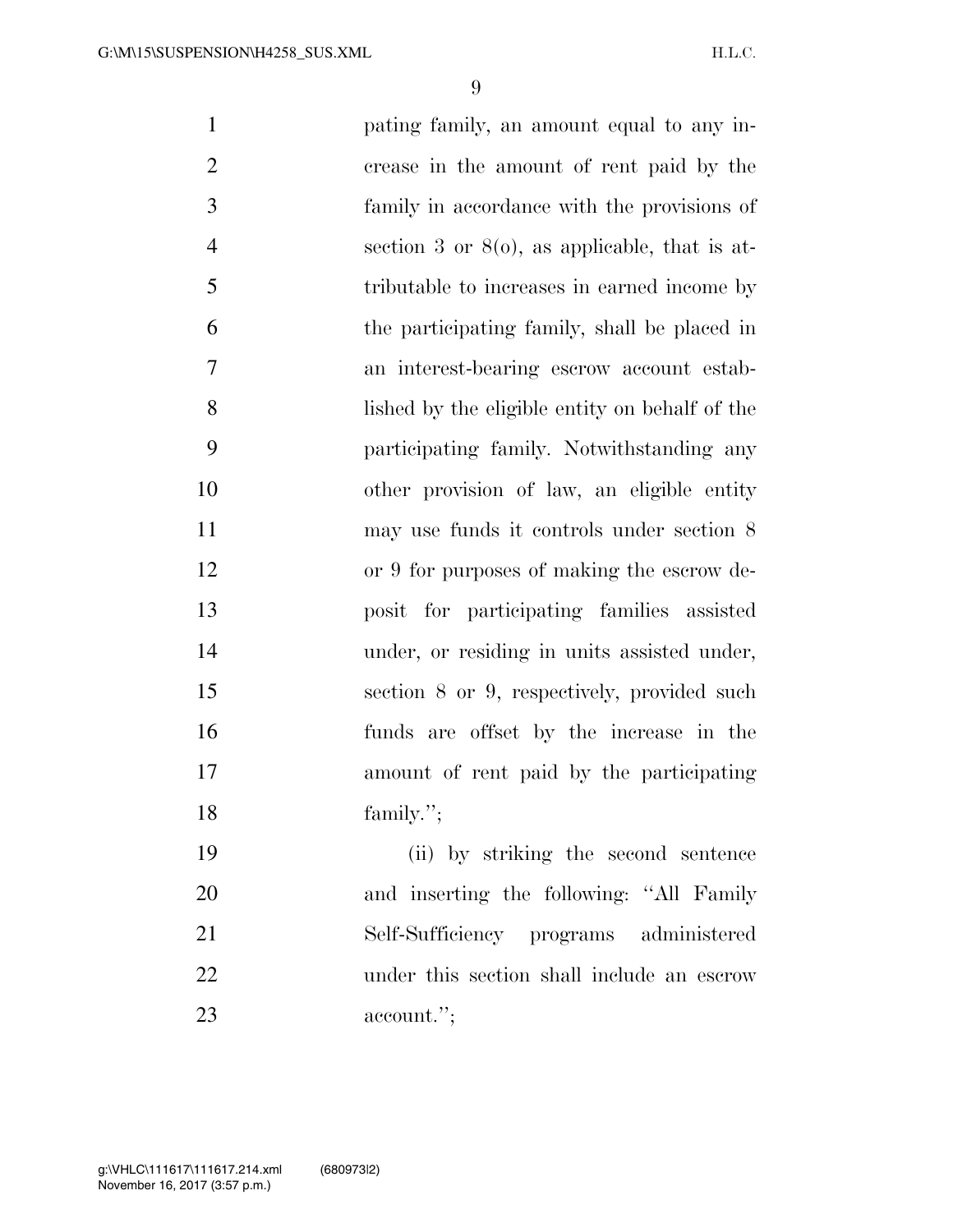| $\mathbf{1}$   | (iii) in the fourth sentence, by striking               |
|----------------|---------------------------------------------------------|
| $\overline{2}$ | "subsection (c)" and inserting "subsection"             |
| 3              | $(d)$ "; and                                            |
| $\overline{4}$ | (iv) in the last sentence—                              |
| 5              | (I) by striking "A public housing                       |
| 6              | agency" and inserting "An eligible en-                  |
| 7              | tity'; and                                              |
| 8              | (II) by striking "the public hous-                      |
| 9              | ing agency" and inserting "such eligi-                  |
| 10             | ble entity"; and                                        |
| 11             | $(C)$ by amending paragraph $(3)$ to read as            |
| 12             | follows:                                                |
| 13             | "(3) FORFEITED ESCROW.—Any amount placed                |
| 14             | in an escrow account established by an eligible entity  |
| 15             | for a participating family as required under para-      |
| 16             | $graph(2)$ , that exists after the end of a contract of |
| 17             | participation by a household member of a partici-       |
| 18             | pating family that does not qualify to receive the es-  |
| 19             | crow, shall be used by the eligible entity for the ben- |
| 20             | efit of participating families in good standing.";      |
| 21             | $(8)$ in subsection $(f)$ , as so redesignated, by      |
| 22             | striking ", unless the income of the family equals or   |
| 23             | exceeds 80 percent of the median income of the area     |
| 24             | (as determined by the Secretary with adjustments)       |
| 25             | for smaller and larger families)";                      |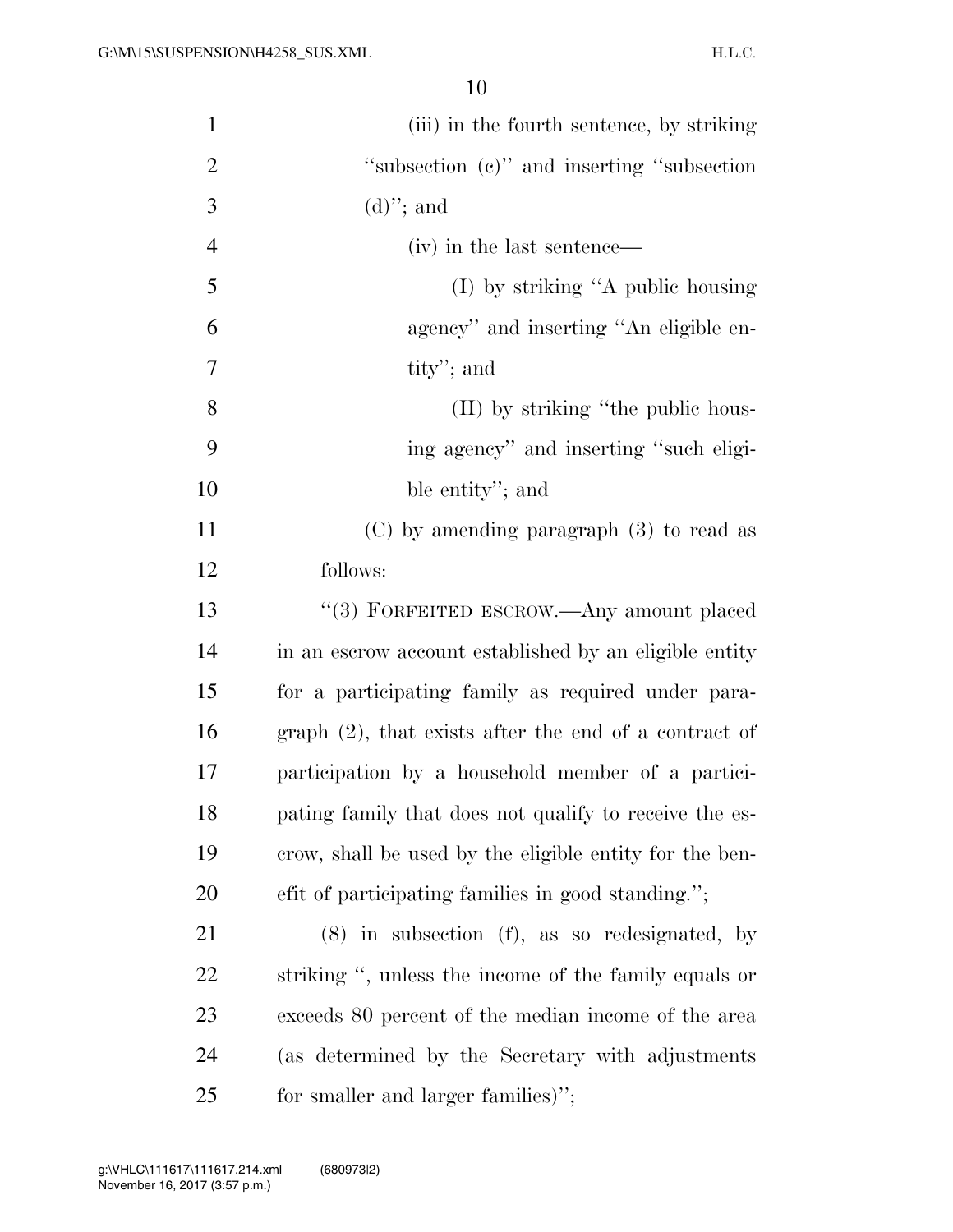H.L.C.

| $\mathbf{1}$   | $(9)$ in subsection $(g)$ , as so redesignated— |
|----------------|-------------------------------------------------|
| $\overline{2}$ | $(A)$ in paragraph $(1)$ —                      |
| 3              | (i) by striking "public housing agen-           |
| $\overline{4}$ | cy" and inserting "eligible entity";            |
| 5              | (ii) by striking "the public housing            |
| 6              | agency" and inserting "such eligible enti-      |
| 7              | $ty$ "; and                                     |
| $8\,$          | (iii) by striking "subsection (g)" and          |
| 9              | inserting "subsection (h)"; and                 |
| 10             | $(B)$ in paragraph $(2)$ —                      |
| 11             | (i) by striking "public housing agen-           |
| 12             | cy" and inserting "eligible entity" each        |
| 13             | place that term appears;                        |
| 14             | (ii) by striking "or the Job Opportu-           |
| 15             | nities and Basic Skills Training Program        |
| 16             | under part F of title IV of the Social Secu-    |
| 17             | rity Act";                                      |
| 18             | (iii) by inserting "primary, secondary,         |
| 19             | and post-secondary" after "public and pri-      |
| 20             | vate"; and                                      |
| 21             | (iv) in the second sentence, by insert-         |
| 22             | ing "and tenants served by the program"         |
| 23             | after "the unit of general local govern-        |
| 24             | $ment$ ";                                       |
| 25             | $(10)$ in subsection (h), as so redesignated—   |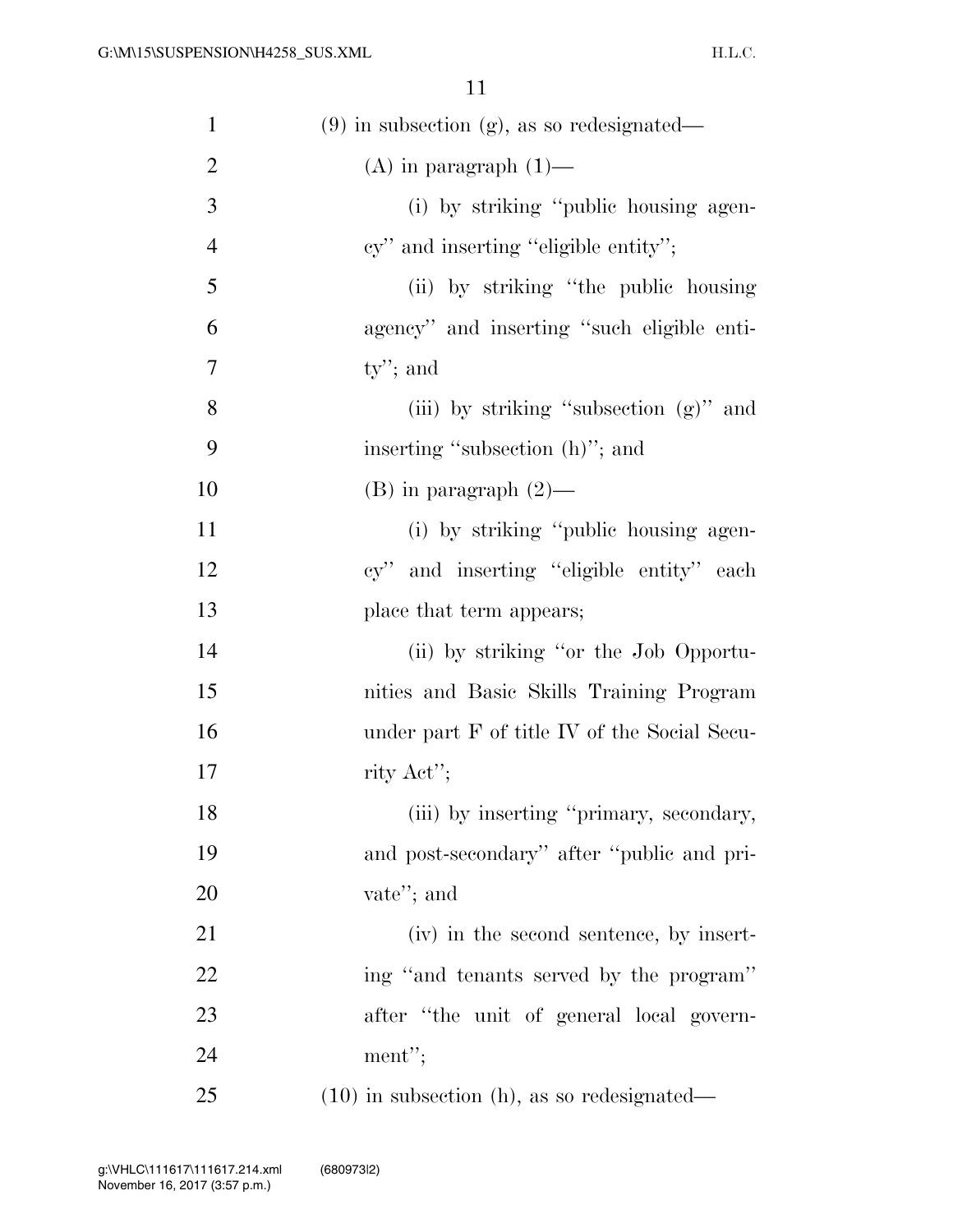| $\mathbf{1}$   | $(A)$ in paragraph $(1)$ —                   |
|----------------|----------------------------------------------|
| $\overline{2}$ | (i) by striking "public housing agen-        |
| 3              | cy" and inserting "eligible entity";         |
| $\overline{4}$ | (ii) by striking "participating in the"      |
| 5              | and inserting "carrying out a"; and          |
| 6              | (iii) by striking "to the Secretary";        |
| 7              | $(B)$ in paragraph $(2)$ —                   |
| 8              | (i) by striking "public housing agen-        |
| 9              | cy" and inserting "eligible entity";         |
| 10             | (ii) by striking "subsection (f)" and        |
| 11             | inserting "subsection $(g)$ ";               |
| 12             | (iii) by striking "residents of the pub-     |
| 13             | lic housing" and inserting "the current      |
| 14             | and prospective participants of the pro-     |
| 15             | $gram$ ; and                                 |
| 16             | (iv) by striking "or the Job Opportu-        |
| 17             | nities and Basic Skills Training Program     |
| 18             | under part F of title IV of the Social Secu- |
| 19             | rity Act"; and                               |
| 20             | $(C)$ in paragraph $(3)$ —                   |
| 21             | $(i)$ in subparagraph $(C)$ —                |
| 22             | (I) by striking "subsection                  |
| 23             | $(e)(2)$ " and inserting "subsection"        |
| 24             | $(d)(2)$ ";                                  |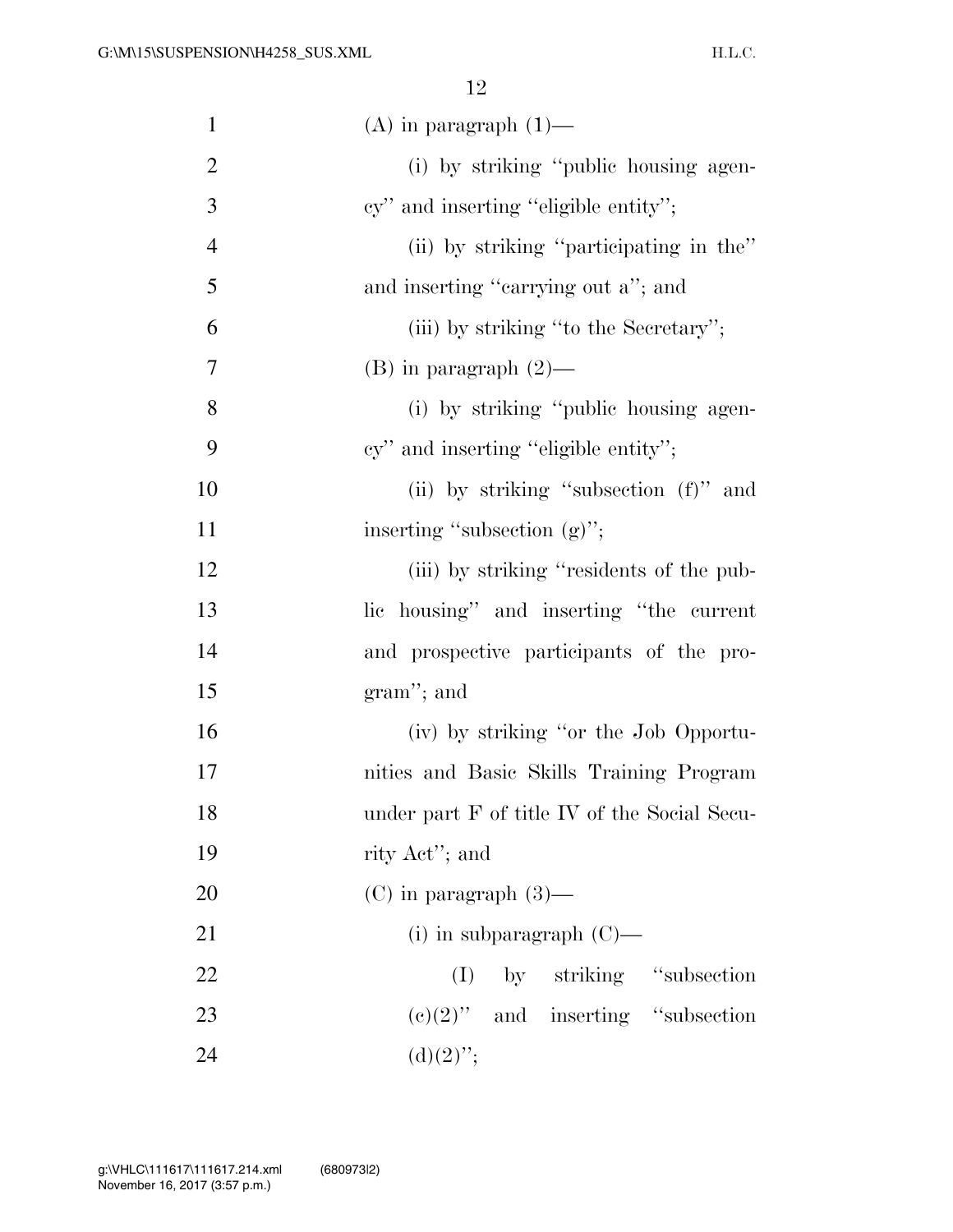| $\mathbf{1}$   | (II) by striking "provided to"            |
|----------------|-------------------------------------------|
| $\overline{2}$ | and inserting "coordinated on behalf"     |
| 3              | of participating";                        |
| $\overline{4}$ | (III) by inserting "direct" before        |
| 5              | "assistance"; and                         |
| 6              | $(IV)$ by striking "the section 8         |
| $\overline{7}$ | and public housing programs" and in-      |
| 8              | serting "sections 8 and 9";               |
| 9              | (ii) in subparagraph $(D)$ —              |
| 10             | (I) by striking "subsection $(d)$ "       |
| 11             | and inserting "subsection (e)"; and       |
| 12             | (II) by striking "public housing"         |
| 13             | agency" and inserting "eligible enti-     |
| 14             | $ty$ ";                                   |
| 15             | (iii) in subparagraph $(E)$ , by striking |
| 16             | "deliver" and inserting "coordinate";     |
| 17             | (iv) in subparagraph (H), by striking     |
| 18             | "the Job Opportunities and Basic Skills"  |
| 19             | Training Program under part F of title IV |
| 20             | of the Social Security Act and"; and      |
| 21             | $(v)$ in subparagraph $(I)$ , by striking |
| 22             | "public housing or section 8 assistance"  |
| 23             | and inserting "assistance under section 8 |
| 24             | or $9$ ";                                 |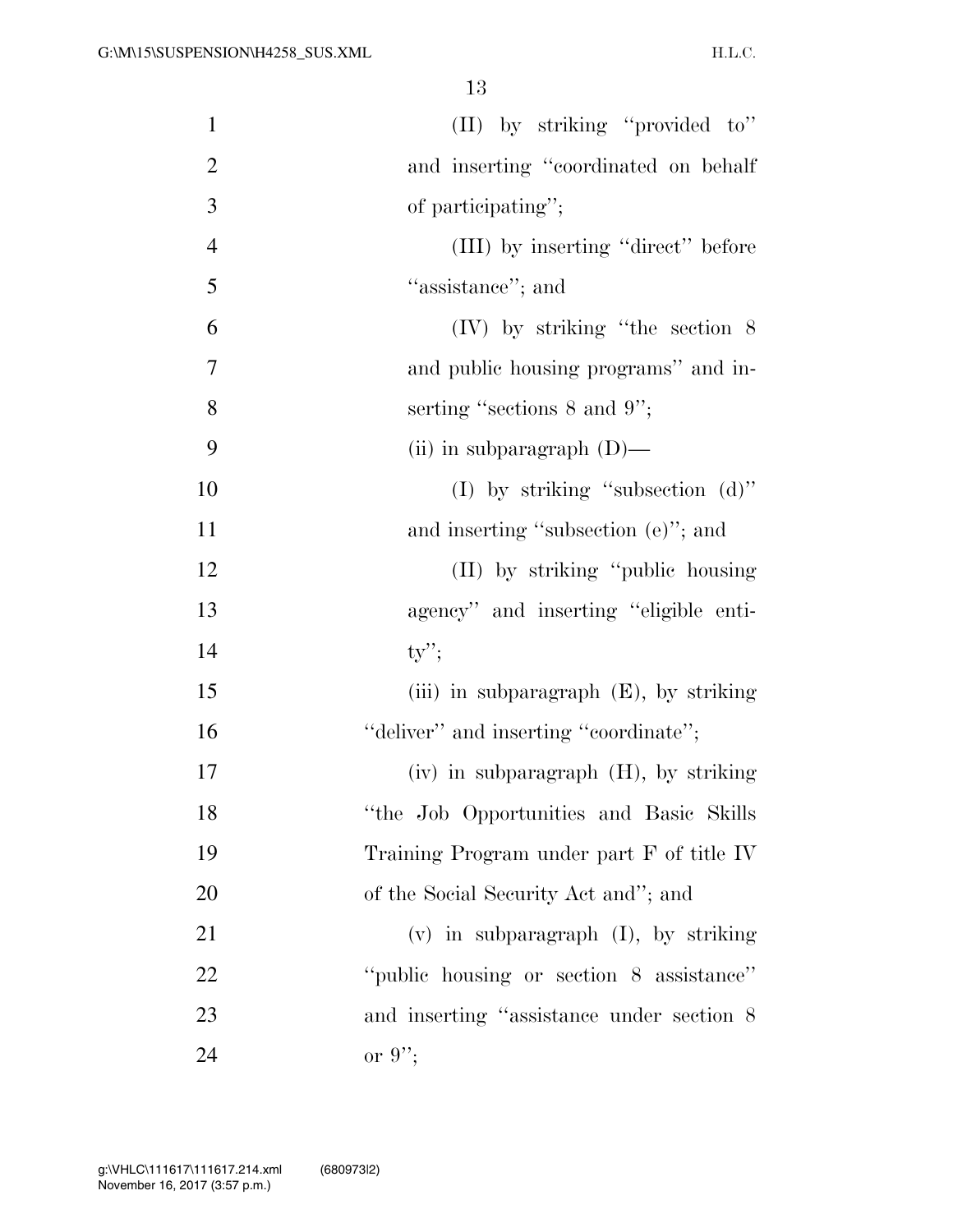| $\mathbf{1}$   | $(11)$ by amending subsection (i), as so redesig-        |
|----------------|----------------------------------------------------------|
| $\overline{2}$ | nated, to read as follows:                               |
| 3              | "(i) FAMILY SELF-SUFFICIENCY AWARDS.—                    |
| $\overline{4}$ | " $(1)$ In GENERAL.—Subject to appropriations,           |
| 5              | the Secretary shall establish a formula by which an-     |
| 6              | nual funds will be awarded or as otherwise deter-        |
| 7              | mined by the Secretary for the costs incurred by an      |
| 8              | eligible entity in administering the self-sufficiency    |
| 9              | program under this section.                              |
| 10             | "(2) ELIGIBILITY FOR AWARDS.—The award                   |
| 11             | established under paragraph (1) shall provide fund-      |
| 12             | ing for family self-sufficiency coordinators as follows: |
| 13             | "(A) BASE AWARD.—An eligible entity                      |
| 14             | serving 25 or more participants in the Family            |
| 15             | Self-Sufficiency program under this section is           |
| 16             | eligible to receive an award equal to the costs,         |
| $17\,$         | as determined by the Secretary, of 1 full-time           |
| 18             | family self-sufficiency coordinator position. The        |
| 19             | Secretary may, by regulation or notice, deter-           |
| 20             | mine the policy concerning the award for an eli-         |
| 21             | gible entity serving fewer than 25 such partici-         |
| 22             | pants, including providing prorated awards or            |
| 23             | allowing such entities to combine their pro-             |
| 24             | grams under this section for purposes of em-             |
| 25             | ploying a coordinator.                                   |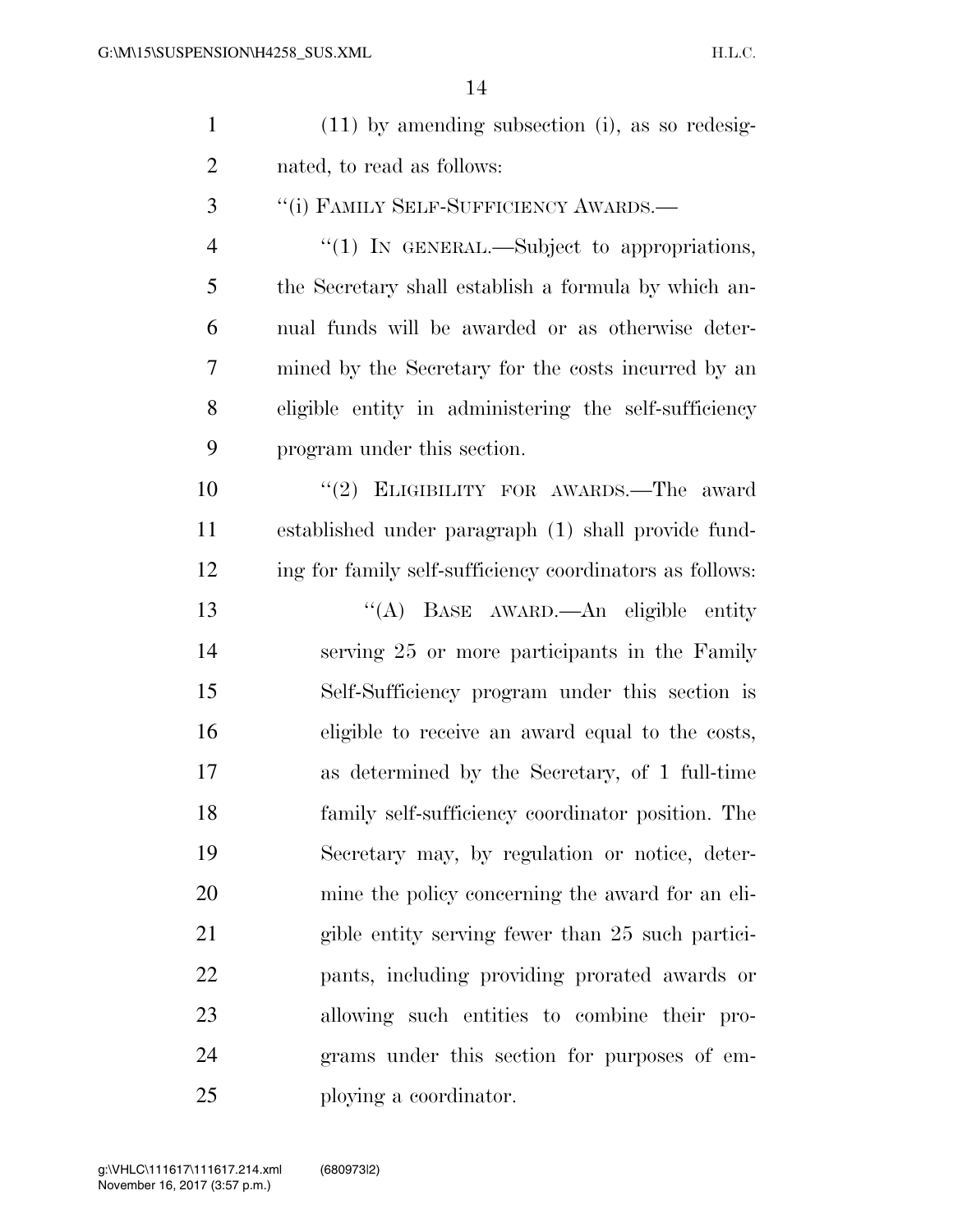''(B) ADDITIONAL AWARD.—An eligible en-2 tity that meets performance standards set by the Secretary is eligible to receive an additional award sufficient to cover the costs of filling an additional family self-sufficiency coordinator po- sition if such entity has 75 or more partici- pating families, and an additional coordinator for each additional 50 participating families, or such other ratio as may be established by the Secretary based on the award allocation evalua-11 tion under subparagraph (E). 12 "(C) STATE AND REGIONAL AGENCIES.— For purposes of calculating the award under this paragraph, each administratively distinct part of a State or regional eligible entity may be treated as a separate agency.

17 "(D) DETERMINATION OF NUMBER OF CO- ORDINATORS.—In determining whether an eligi- ble entity meets a specific threshold for funding pursuant to this paragraph, the Secretary shall consider the number of participants enrolled by 22 the eligible entity in its Family Self-Sufficiency program as well as other criteria determined by 24 the Secretary.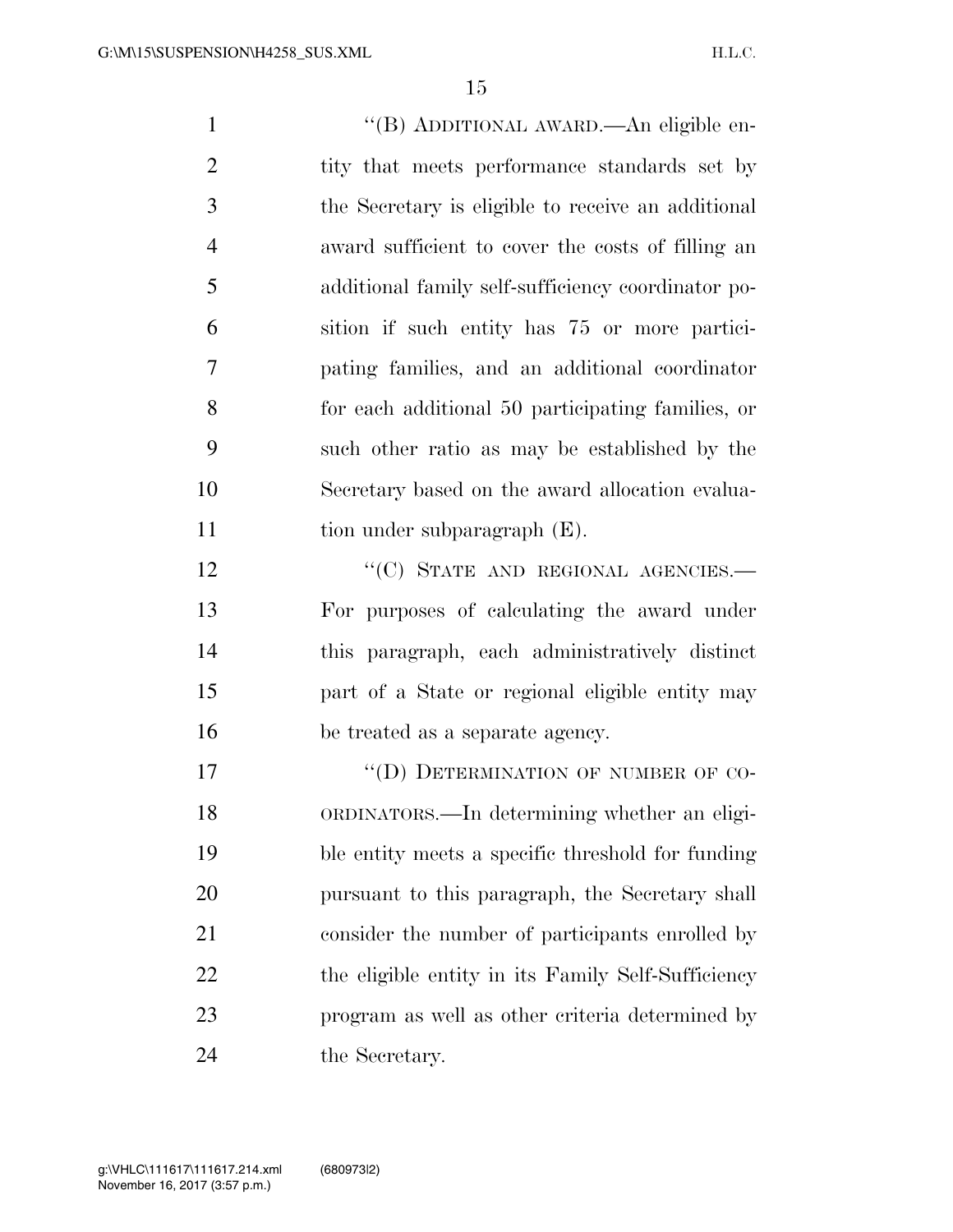1 ""(E) AWARD ALLOCATION EVALUATION. The Secretary shall submit to Congress a report evaluating the award allocation under this sub- section, and make recommendations based on this evaluation and other related findings to modify such allocation, within 4 years after the date of enactment of the Family Self-Suffi- ciency Act, and not less frequently than every 4 years thereafter. The report requirement under this subparagraph shall terminate after the Secretary has submitted two such reports to Congress. 13 "(3) RENEWALS AND ALLOCATION.— 14 "(A) In GENERAL.—Funds allocated by the Secretary under this subsection shall be al- located in the following order of priority: 17 ''(i) FIRST PRIORITY.—Renewal of the full cost of all coordinators in the previous year at each eligible entity with an existing Family Self-Sufficiency program that meets applicable performance standards 22 set by the Secretary. 23 "(ii) SECOND PRIORITY.—New or in-cremental coordinator funding authorized

under this section.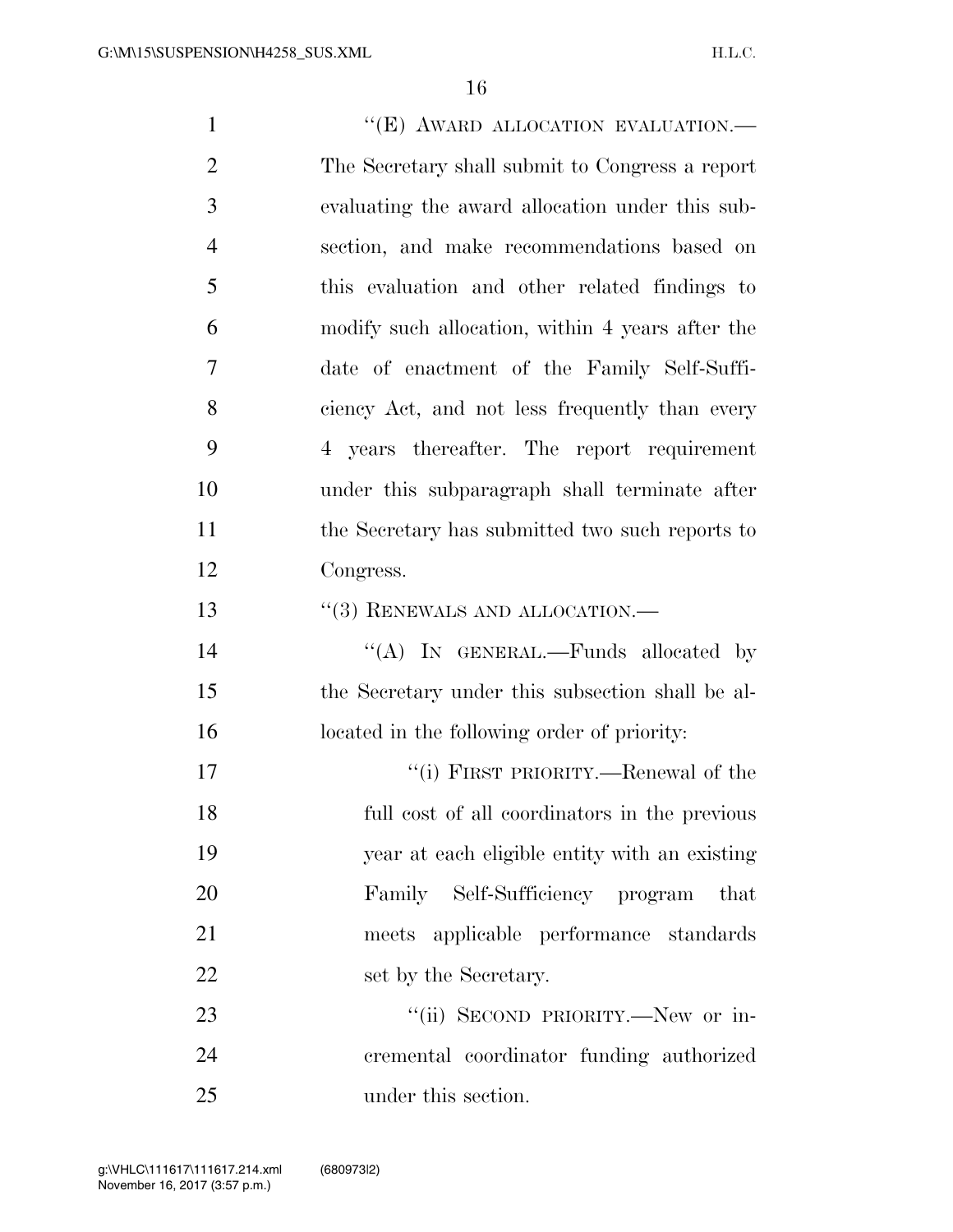| $\mathbf{1}$   | "(B) GUIDANCE.—If the first priority, as              |
|----------------|-------------------------------------------------------|
| $\overline{2}$ | described in subparagraph $(A)(i)$ , cannot be        |
| 3              | fully satisfied, the Secretary may prorate the        |
| $\overline{4}$ | funding for each eligible entity, as long as—         |
| 5              | "(i) each eligible entity that has re-                |
| 6              | ceived funding for at least 1 part-time co-           |
| 7              | ordinator in the prior fiscal year is pro-            |
| 8              | vided sufficient funding for at least 1 part-         |
| 9              | time coordinator as part of any such pro-             |
| 10             | ration; and                                           |
| 11             | "(ii) each eligible entity that has re-               |
| 12             | ceived funding for at least 1 full-time coor-         |
| 13             | dinator in the prior fiscal year is provided          |
| 14             | sufficient funding for at least 1 full-time           |
| 15             | coordinator as part of any such proration.            |
| 16             | "(4) RECAPTURE OR OFFSET.—Any awards al-              |
| 17             | located under this subsection by the Secretary in a   |
| 18             | fiscal year that have not been spent by the end of    |
| 19             | the subsequent fiscal year or such other time period  |
| 20             | as determined by the Secretary may be recaptured      |
| 21             | by the Secretary and shall be available for providing |
| 22             | additional awards pursuant to paragraph $(2)(B)$ , or |
| 23             | may be offset as determined by the Secretary. Funds   |
| 24             | appropriated pursuant to this section shall remain    |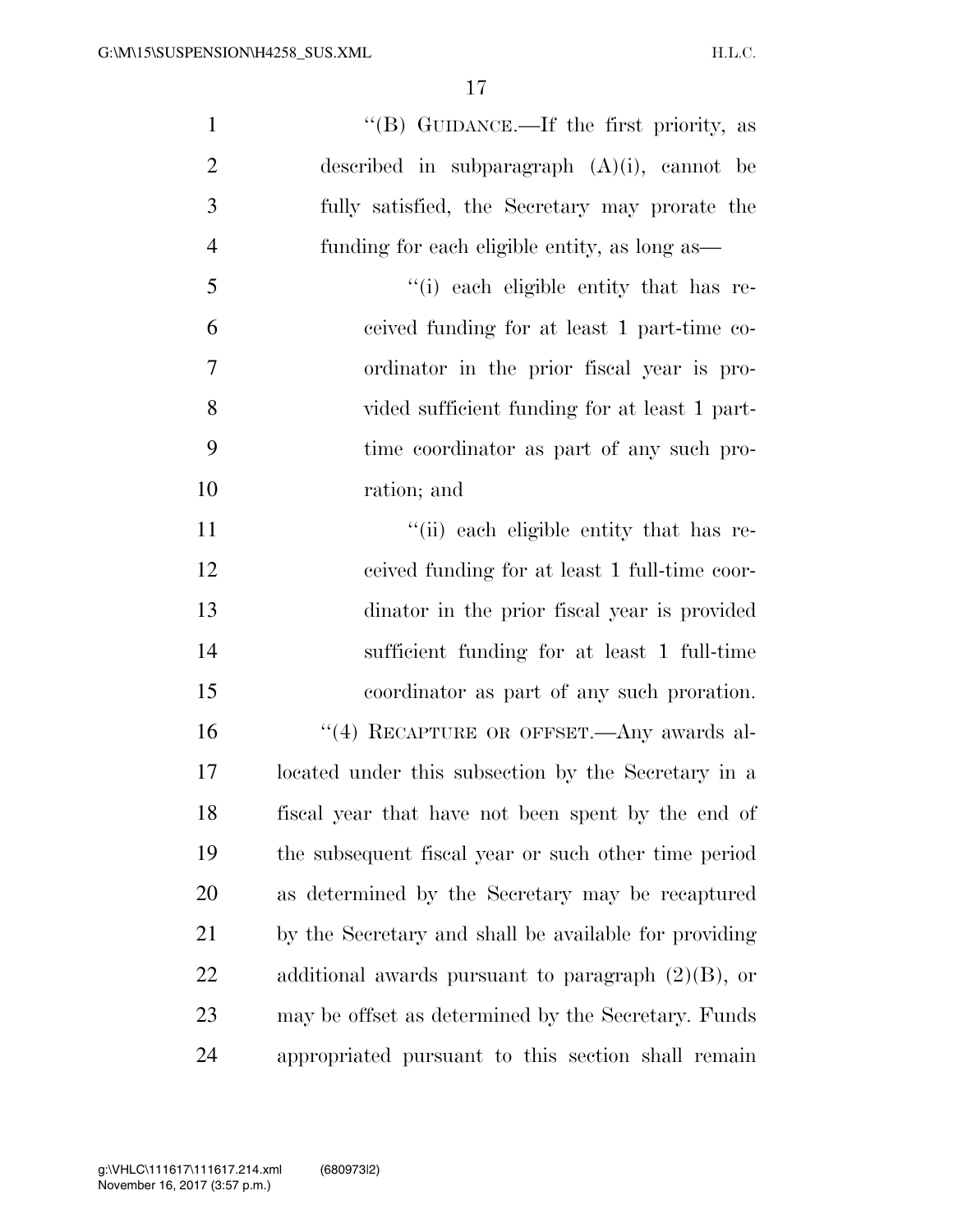- available for 3 years in order to facilitate the re-use of any recaptured funds for this purpose.
- ''(5) PERFORMANCE REPORTING.—Programs under this section shall be required to report the number of families enrolled and graduated, the num- ber of established escrow accounts and positive es- crow balances, and any other information that the Secretary may require. Program performance shall be reviewed periodically as determined by the Sec-retary.

11 ''(6) INCENTIVES FOR INNOVATION AND HIGH PERFORMANCE.—The Secretary may reserve up to 5 percent of the amounts made available under this subsection to provide support to or reward Family Self-Sufficiency programs based on the rate of suc- cessful completion, increased earned income, or other factors as may be established by the Sec-retary.'';

19  $(12)$  in subsection  $(j)$ —

 (A) by striking ''public housing agency'' the first place such term appears and inserting 22 "eligible entity";

23 (B) by striking "public housing" before 24 ''units'';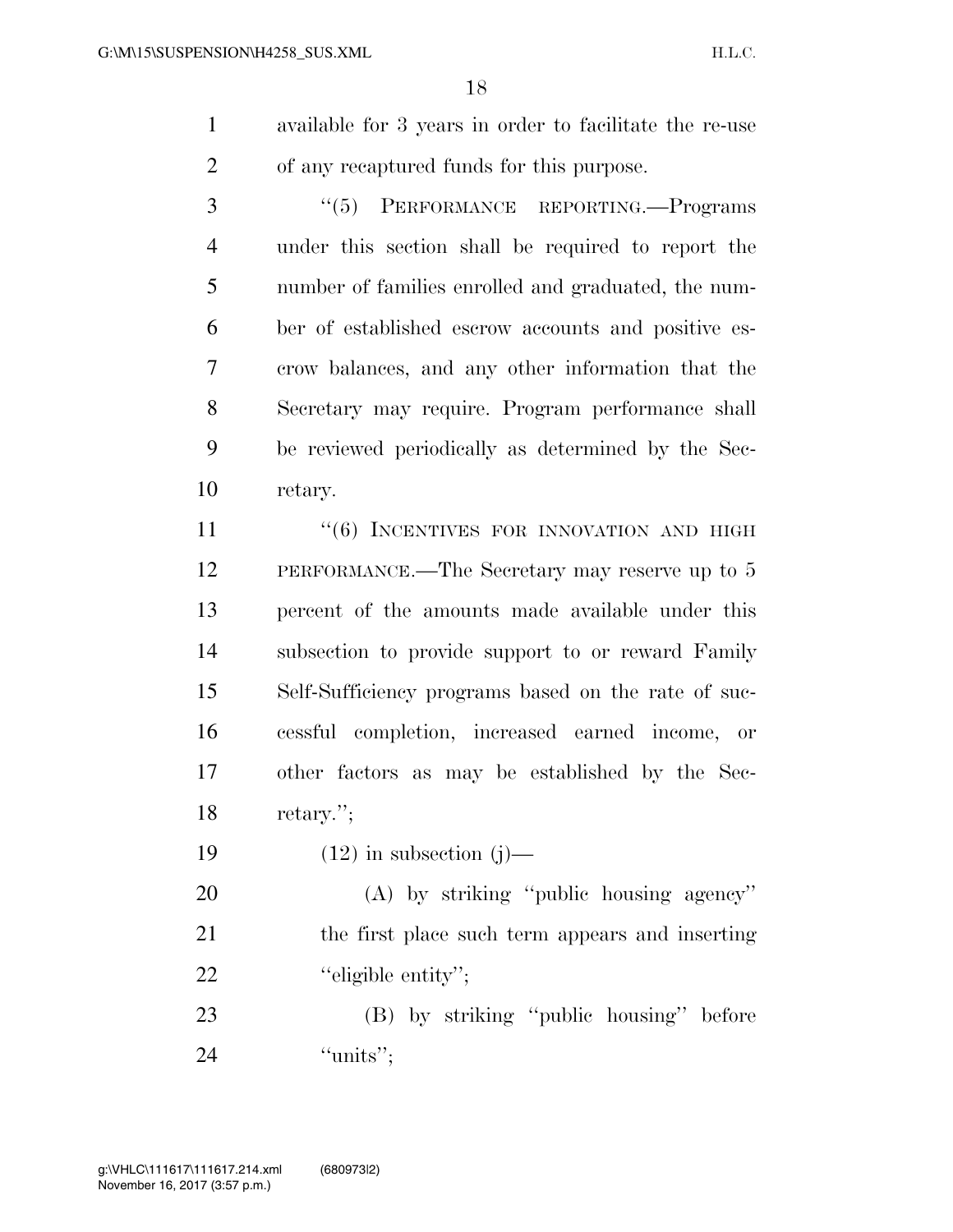| $\mathbf{1}$   | (C) by striking "in public housing projects           |
|----------------|-------------------------------------------------------|
| $\overline{2}$ | administered by the agency";                          |
| 3              | (D) by inserting "or coordination" after              |
| $\overline{4}$ | "provision"; and                                      |
| 5              | (E) by striking the last sentence;                    |
| 6              | $(13)$ in subsection (k), by striking "public hous-   |
| 7              | ing agencies" and inserting "eligible entities";      |
| 8              | $(14)$ by striking subsection $(n)$ ;                 |
| 9              | $(15)$ by striking subsection $(0)$ ;                 |
| 10             | $(16)$ by redesignating subsections (1) and (m) as    |
| 11             | subsections $(m)$ and $(n)$ , respectively;           |
| 12             | $(17)$ by inserting after subsection (k) the fol-     |
| 13             | lowing:                                               |
| 14             | "(1) PROGRAMS FOR TENANTS IN PRIVATELY OWNED          |
| 15             | PROPERTIES WITH PROJECT-BASED ASSISTANCE.             |
| 16             | "(1) VOLUNTARY AVAILABILITY OF FSS PRO-               |
| 17             | GRAM.—The owner of a privately owned property         |
| 18             | may voluntarily make a Family Self-Sufficiency pro-   |
| 19             | gram available to the tenants of such property in ac- |
| 20             | cordance with procedures established by the Sec-      |
| 21             | retary. Such procedures shall permit the owner to     |
| 22             | enter into a cooperative agreement with a local pub-  |
| 23             | lic housing agency that administers a Family Self-    |
| 24             | Sufficiency program or, at the owner's option, oper-  |
| 25             | ate a Family Self-Sufficiency program on its own or   |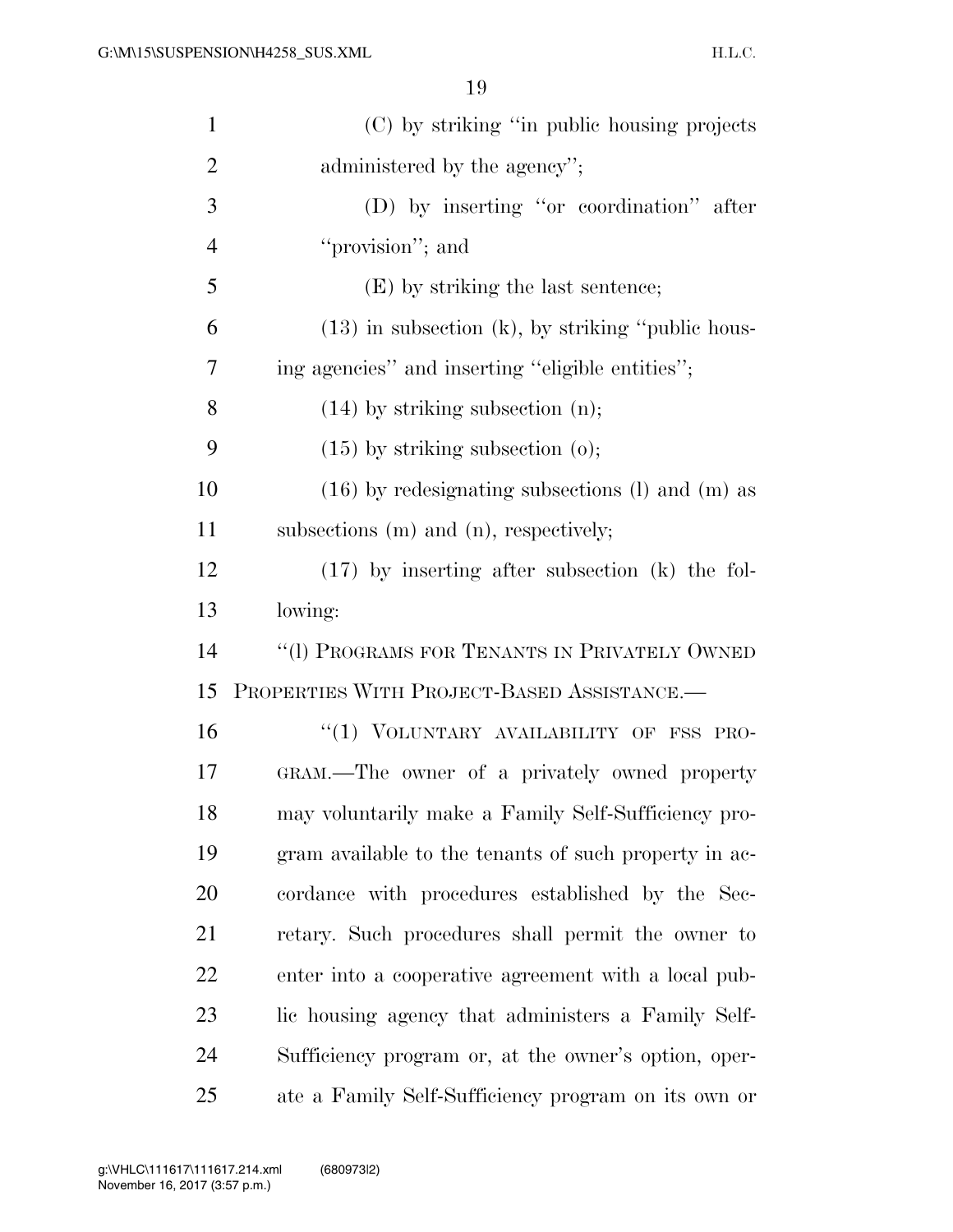in partnership with another owner. An owner, who voluntarily makes a Family Self-Sufficiency program available pursuant to this subsection, may access funding from any residual receipt accounts for the property to hire a family self-sufficiency coordinator or coordinators for their program.

7 "(2) COOPERATIVE AGREEMENT.—Any coopera- tive agreement entered into pursuant to paragraph (1) shall require the public housing agency to open its Family Self-Sufficiency program waiting list to any eligible family residing in the owner's property who resides in a unit assisted under project-based rental assistance.

 $(3)$  TREATMENT OF FAMILIES ASSISTED UNDER THIS SUBSECTION.—A public housing agency that enters into a cooperative agreement pursuant to paragraph (1) may count any family participating in its Family Self-Sufficiency program as a result of such agreement as part of the calculation of the award under subsection (i).

21  $((4)$  ESCROW.—

22 "(A) COOPERATIVE AGREEMENT.—A coop- erative agreement entered into pursuant to paragraph (1) shall provide for the calculation and tracking of the escrow for participating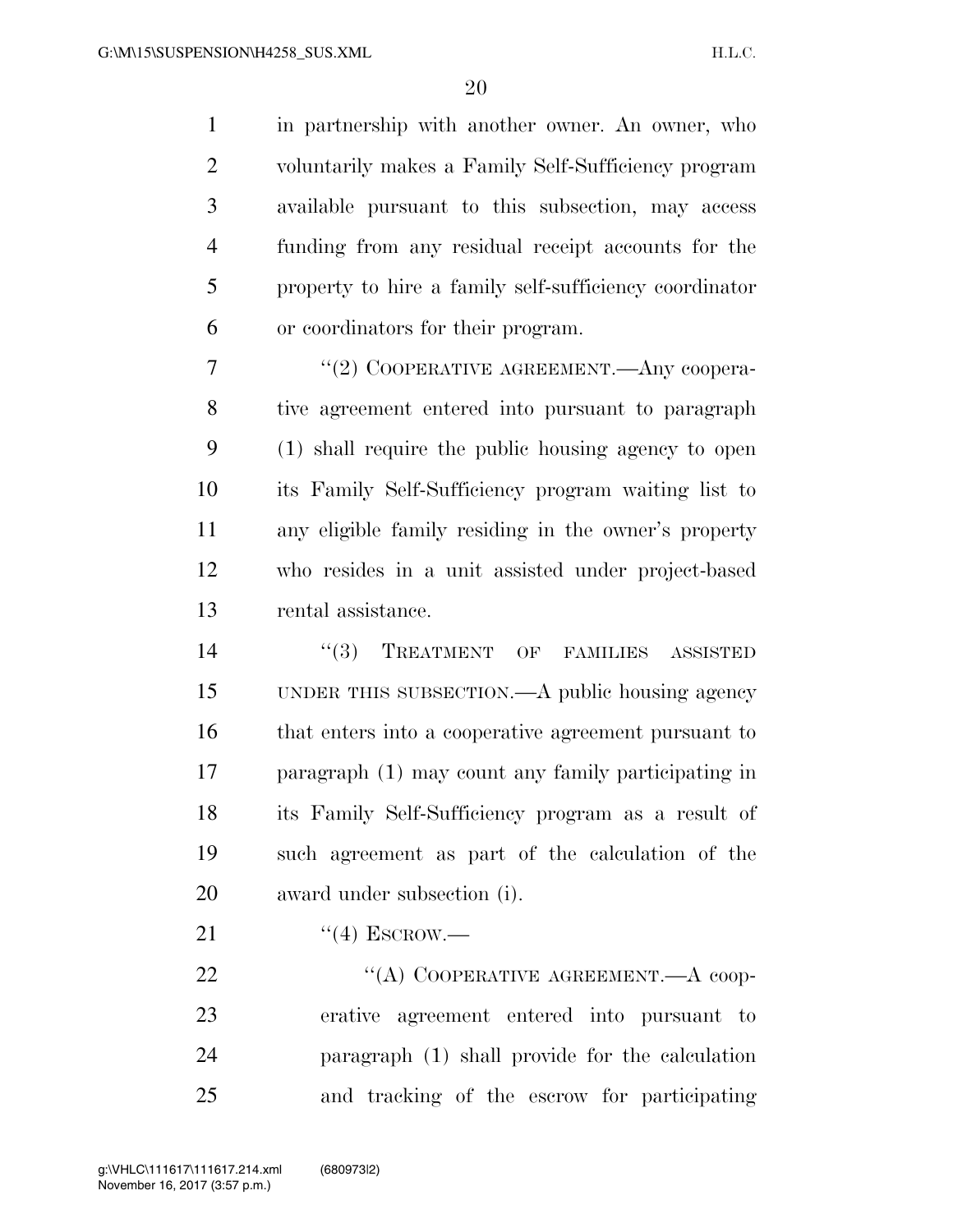| $\mathbf{1}$   | residents and for the owner to make available,          |
|----------------|---------------------------------------------------------|
| $\overline{2}$ | upon request of the public housing agency, es-          |
| 3              | crow for participating residents, in accordance         |
| $\overline{4}$ | with paragraphs $(2)$ and $(3)$ of subsection $(e)$ ,   |
| 5              | residing in units assisted under section 8.             |
| 6              | "(B) CALCULATION AND TRACKING<br>BY                     |
| 7              | OWNER.—The owner of a privately owned prop-             |
| 8              | erty who voluntarily makes a Family Self-Suffi-         |
| 9              | ciency program available pursuant to paragraph          |
| 10             | (1) shall calculate and track the escrow for par-       |
| 11             | ticipating residents and make escrow for par-           |
| 12             | ticipating residents available in accordance with       |
| 13             | paragraphs $(2)$ and $(3)$ of subsection $(e)$ .        |
| 14             | " $(5)$ EXCEPTION.—This subsection shall not            |
| 15             | apply to properties assisted under section $8(0)(13)$ . |
| 16             | "(6) SUSPENSION OF ENROLLMENT.—In any                   |
| 17             | year, the Secretary may suspend the enrollment of       |
| 18             | new families in Family Self-Sufficiency programs        |
| 19             | under this subsection based on a determination that     |
| 20             | insufficient funding is available for this purpose.";   |
| 21             | $(18)$ in subsection (m), as so redesignated—           |
| 22             | $(A)$ in paragraph $(1)$ —                              |
| 23             | (i) in the first sentence, by striking                  |
| 24             | "Each public housing agency" and insert-                |
| 25             | ing "Each eligible entity";                             |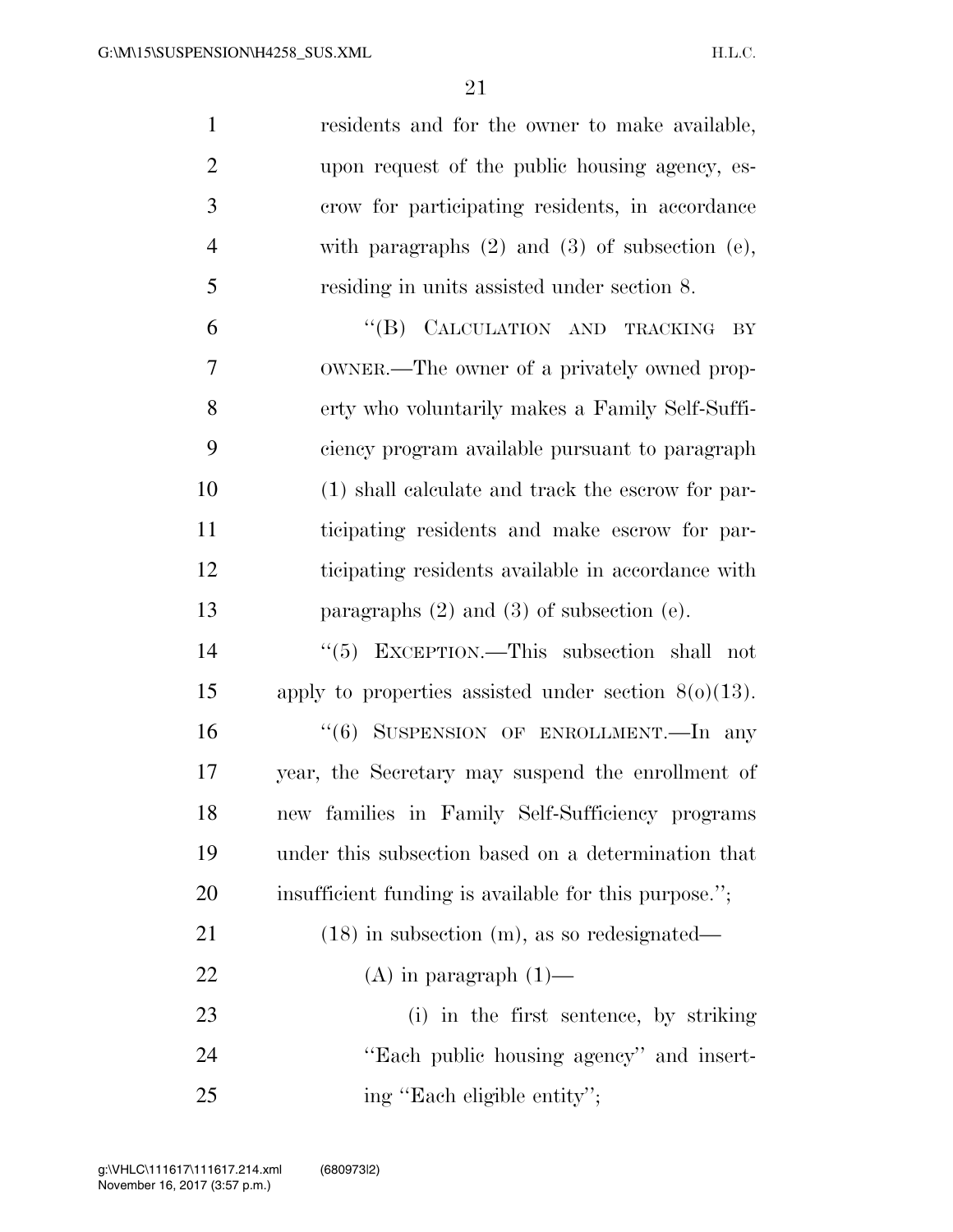| $\mathbf{1}$   | (ii) in the second sentence, by striking               |
|----------------|--------------------------------------------------------|
| $\overline{2}$ | "The report shall include" and inserting               |
| 3              | "The contents of the report shall include";            |
| $\overline{4}$ | and                                                    |
| 5              | (iii) in subparagraph $(D)$ —                          |
| 6              | (I) by striking "public housing"                       |
| 7              | agency" and inserting "eligible enti-                  |
| 8              | $ty$ "; and                                            |
| 9              | (II) by striking "local"; and                          |
| 10             | $(B)$ in paragraph $(2)$ , by inserting "and           |
| 11             | describing any additional research needs of the        |
| 12             | Secretary to evaluate the effectiveness of the         |
| 13             | program" after "under paragraph (1)";                  |
| 14             | $(19)$ in subsection $(n)$ , as so redesignated, by    |
| 15             | striking "may" and inserting "shall"; and              |
| 16             | $(20)$ by adding at the end the following:             |
| 17             | "(o) DEFINITIONS.—In this section:                     |
| 18             | "(1) ELIGIBLE ENTITY.—The term 'eligible en-           |
| 19             | tity' means an entity that meets the requirements      |
| 20             | under subsection $(c)(2)$ to administer a Family Self- |
| 21             | Sufficiency program under this section.                |
| 22             | "(2) ELIGIBLE FAMILY.—The term 'eligible               |
| 23             | family' means a family that meets the requirements     |
| 24             | under subsection $(c)(1)$ to participate in the Family |
| 25             | Self-Sufficiency program under this section.           |